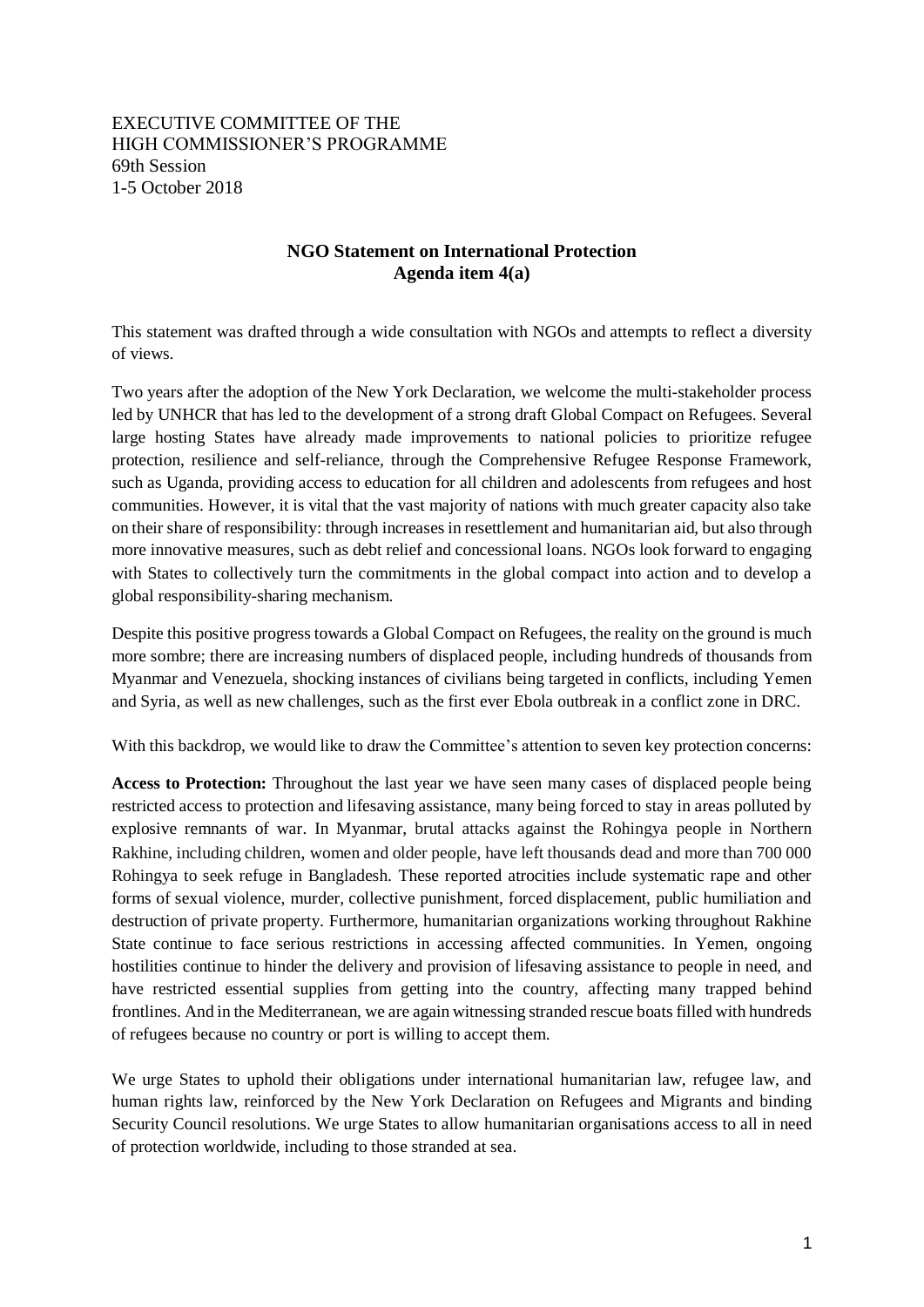**IDPs:** The New York Declaration noted the 'need for reflection on effective strategies to ensure adequate protection and assistance for internally displaced persons. With two-thirds of the world's displaced people being internally displaced – many in protracted situations of repeated displacement and facing similar challenges to those faced by refugees, including food insecurity, lack of accessible and inclusive livelihood opportunities as well as inadequate and inappropriate services – there is indeed an urgent need for such reflection. We welcome the GP20 Plan of Action co-chaired by UNHCR and OCHA, which provides a multi-stakeholder action plan developed by the UN, NGOs and States.

We also welcome UNHCR's development of an updated policy on internal displacement and look forward to meaningful consultation in line with the Principles of Partnership. We emphasise that any proposed changes to coordination mechanisms should complement existing structures. We further call for the policy to clearly outline how UNHCR intends to ensure that the internally displaced receive the same protection and assistance as refugees and other persons of concern and that the policy promotes the need for collaborative approaches towards solutions for internally displaced people. We hope that the policy will acknowledge the need for stronger data and evidence on internal displacement and recognise the critical role of partnerships in improving data interoperability and promoting innovation.

**Statelessness:** At least 10 million people around the world are stateless. The world's largest group of stateless people, the Rohingya, are continuing to face indiscriminate violence, described by the UN Fact-Finding mission as genocide, war crimes and crimes against humanity. The statelessness crisis in the Dominican Republic continues to affect tens of thousands of people of Haitian descent and those defending the rights of stateless people are frequently harassed and intimidated. Discrimination against women in nationality laws remains a major driver of statelessness hindering their ability to pass on citizenship to their children.

We ask that governments change their laws and procedures to ensure that every birth is registered, and all people without access to nationality can acquire it in countries where they were born or have significant ties.

**Non-***Refoulement***:** While repatriation is an important durable solution when it is voluntary, safe, dignified, and sustainable, greater attention should be paid to ensuring refugees are informed and able to participate in decisions. This year, NGOs have again noted increased pressures on refugees to return to their countries of origin. For example, more than 2.3 million Afghans are not just coming back to their country – they are [coming back to conflict and fragility,](https://www.oxfam.org/en/research/returning-fragility-exploring-link-between-conflict-and-returnees-afghanistan) often unwillingly. Most of them must live in precarious conditions that are often far away from their family lands in areas that are already highly unstable, unsafe and poor. Pressure continues to build on Syrian refugees to return despite the reality that it is simply not safe for them to do so throughout much of the country. And in Southeast Asia, Chin refugees face cessation of refugee status and return to Myanmar, with confusion over ongoing protection options and conflicting information from host States.

Non-*refoulement* is the core principle of international refugee protection and a non-derogable norm of customary international law, and we demand States to respect this at all times.

**Women and girls:** Women and girls across the globe make up about half of refugees and displaced people fleeing war and insecurity, often taking perilous journeys with children or even while pregnant. All while facing a high risk of sexual and gender-based violence at every stage of transit and no access to services, including maternal or sexual and reproductive health. We also know that older women refugees, including those with disabilities, often face multiple barriers of access to protection assistance